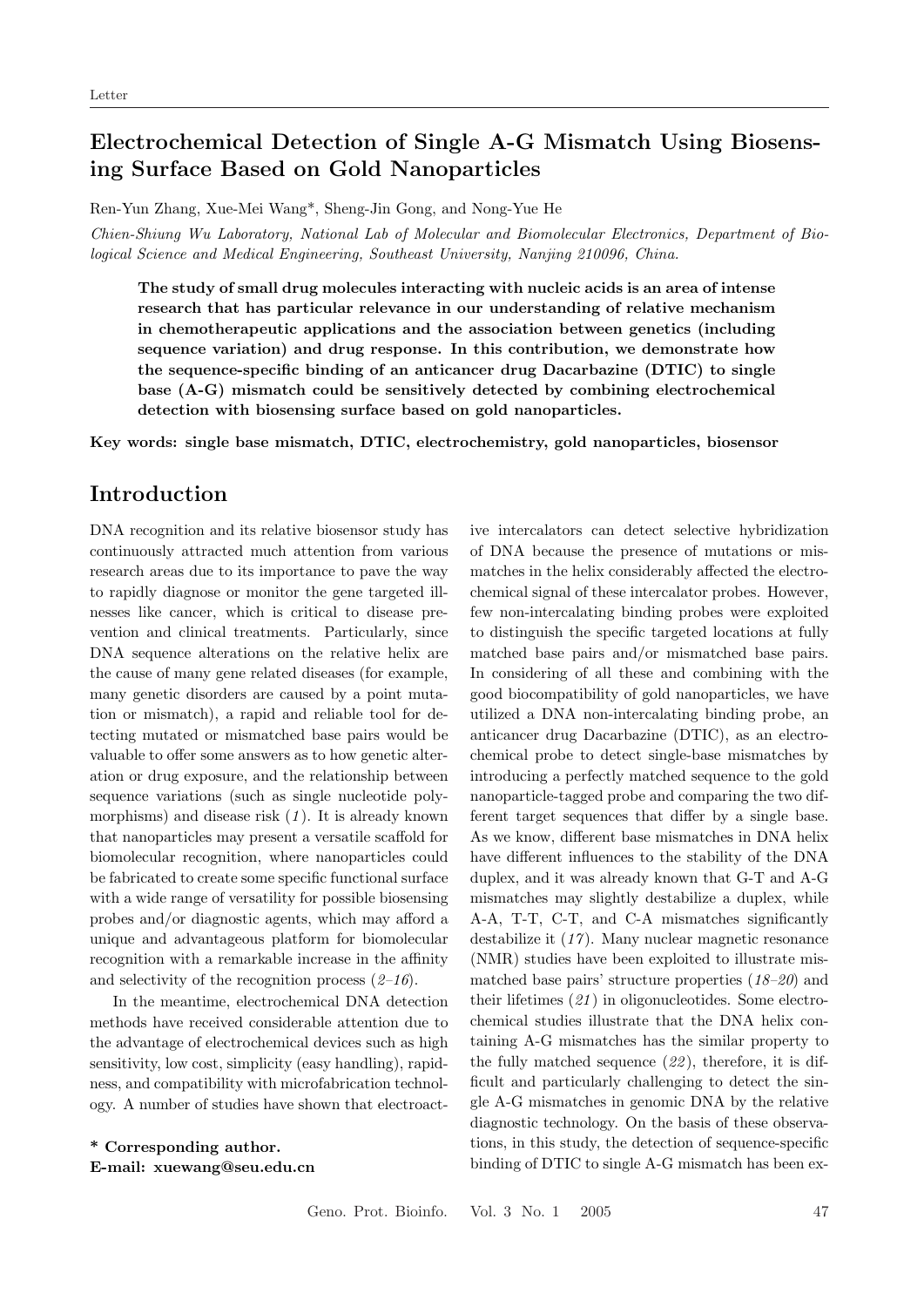ploited by combining electrochemical detection with biosensing surface based on gold nanoparticles.

In this system, we have designed three 15-mer oligonucleotides  $S_1$ ,  $S_2$  and  $S_3$  as follows. The 5' end of  $S_1$  was linked with a functional group of  $-(CH<sub>2</sub>)<sub>6</sub>$ -SH so that it could be covalently attached on 15-nm-diameter gold nanoparticle surface through Au-S bond. Then  $S_2$  and  $S_3$  were covalently immobilized through chitosan on two identical glassy carbon electrodes (GCEs), respectively. Furthermore,

the 15-nm-diameter gold nanoparticle functionalized with 15-mer DNA  $S_1$  was hybridized to target 15-mer DNA  $S_2$  and  $S_3$  in phosphate buffer at room temperature, respectively (Figure 1). Afterwards, DTIC was used as an electrochemical probe to detect the single A-G mismatch in the middle of the 15-mer oligonucleotides.

 $S_1$ : SH-5'-CGA TGA AAA TAT AAC-3'  $\mathrm{S}_2$ : 5'-GTT ATA TTT TCA TCG-3'  $\mathrm{S}_3$ : 5'-GTT ATA TGT TCA TCG-3'



Fig. 1 Schematic illustration of electrochemical detection of single A-G mismatch using biosensing surface based on gold nanoparticles.

#### Results and Discussion

In the relative study, we have investigated the binding behaviour of DTIC to DNA and DNA bases by using electrochemical methods and atomic force microscopy (AFM), and our results illustrated that DTIC binds to DNA with a non-intercalating mode and the binding affinity of DTIC to purine bases is stronger than that with pyrimidines  $(23)$ . Besides, our AFM study clearly indicated that the interaction of DNA with DTIC will lead to the appearance of some different sizes of particles on some specific sites of DNA chains, suggesting that DTIC could recognize some specific sites of DNA sequence so that the binding of DTIC to the relative specific sequence may result in the bending or kinking of the DNA chains. In addition, our recent work also illustrated that DTIC can distinguish single base change in a single-stranded oligonucleotides. Furthermore, our study on the binding of DTIC to DNA bases in the absence and presence of gold nanoparticles indicated that the presence of gold

between DTIC and DNA bases (23). Based on the above study, DTIC has been utilized

nanoparticles could facilitate the specific interaction

to probe specific DNA sequence by incorporation of DNA binding moieties on the gold nanoparticle surface (Figure 1). Figure 2 shows the cyclic voltammetry (CV) of DTIC on glassy carbon electrode with or without modification of the single-stranded oligonucleotides. The CV study indicated that the coverage of the oligonucleotides on GCE was 95% and the peak potential positively shifted about 50 mV (from 0.77 V on bare GCE to 0.82 V with modified GCE) after the attachment of the single stranded oligonucleotides to the electrode, accompanying with the considerable decrease of the peak current. Furthermore, after hybridization with the gold-nanoparticle-tagged oligonucleotide probe, this non-intercalating electrochemical probe can sensitively recognize the single base mismatch from the two different target sequences that differ by a single base. Figure 3 illustrates the CV study of DTIC to detect its sequence-specific binding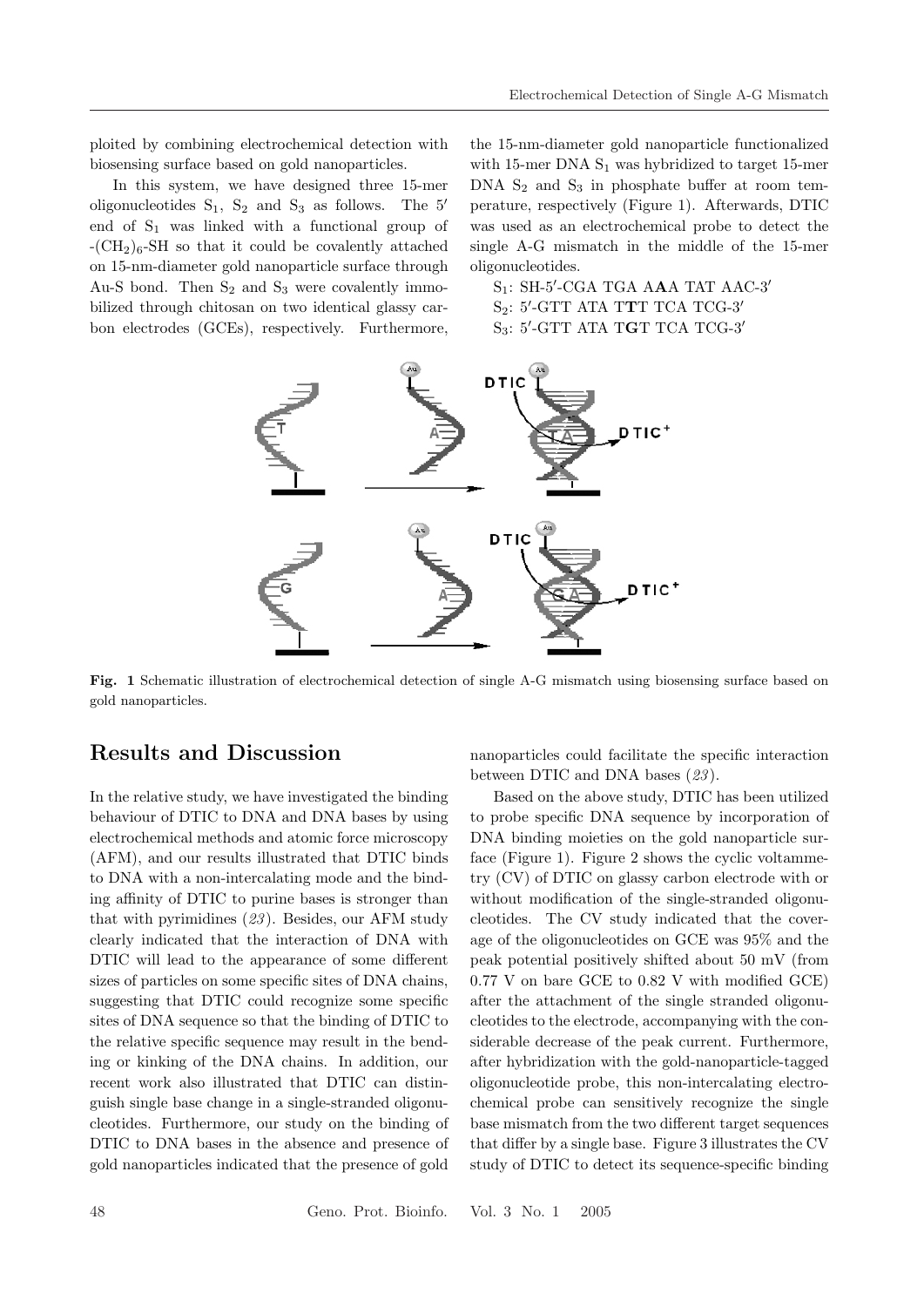

Fig. 2 Cyclic voltammetry of DTIC on bare GCE (a) and ssDNA modified GCE (b), scan rate: 50 mV/s.

and recognize the single A-G mismatch from a perfectly matched sequence. It can be observed that the specific binding of DTIC to the perfectly matched or single base mismatched sequences at targeted locations lead to the distinguished changes of its electrochemical behaviour, which indicates that DTIC could sensitively recognize the single A-G mismatch, and the binding affinity of DTIC to this mismatched sequence is stronger than that of the perfectly matched sequence. This is consistent with our previous study that the binding affinity of DTIC to G is relatively stronger than that with T.

### Conclusion

In summary, we have utilized a DNA nonintercalating binding probe, an anticancer drug DTIC, as an electrochemical probe to sensitively detect its sequence-specific binding and recognize single A-G mismatch by using biosensing surface based on gold nanoparticles. Some other sequences have been studied in our laboratory by using the same method. This approach will offer a new way to detect single base mismatch by non-intercalating probe and to illustrate the interaction mechanism of anticancer drugs with DNA sequence variations.

### Materials and Methods

Gold nanoparticle synthesis was performed according to the method reported by Gearheart  $et al (24)$ . Then the synthesized gold nanoparticles were characterized



Fig. 3 Cyclic voltammetry of DTIC on ssDNA modified GCE (a), after hybridization with fully matched sequence (b), and single A-G mismatched sequence (c), scan rate: 50 mV/s.

by transmission electron microscopy (TEM) and UV-Vis spectroscopy. An absorption peak at 520 nm was detected for the colloidal Au by UV-Vis spectroscopy, and TEM showed that the diameter of gold nanoparticle was 14±1 nm.

During the relative experiments, a colloidal solution containing gold nanoparticles with a diameter of about 15 nm was synthesized in our lab following the procedure reported by Gearheart *et al*  $(24)$ . The sequence  $S_1$  was functionalized on the gold nanoparticles according to the method described by Cai et al  $(25)$ . After the incubation of 10 nM S<sub>1</sub> in gold colloidal solution for 16 h at room temperature, the solution was adjusted to the pH and ionic strength of the 0.1 M PBS (0.1 M NaCl, 0.01 M sodium phosphate buffer, pH 7.0) and allowed to stand for 40 h, followed by centrifugation for at least 30 min at 14,000 rpm to remove excess oligonucleotides. The nanoparticles were washed with PBS buffer and redispersed in a fresh PBS buffer, recentrifuged, and then suspended again. This procedure helped to afford the nanoparticle oligonucleotide conjugates free from the excess sulfurized oligonucleotides employed in the loading process. Figure 4 shows the TEM images of gold nanoparticles before and after modification with oligonucleotides.

Electrochemical measurements were carried out under atmosphere of nitrogen at ambient temperature (20±2℃) in a three-compartment electrochemical cell consisting of a glassy carbon electrode (with or without oligonucleotides) as the working electrode, a saturated calomel electrode as the reference electrode,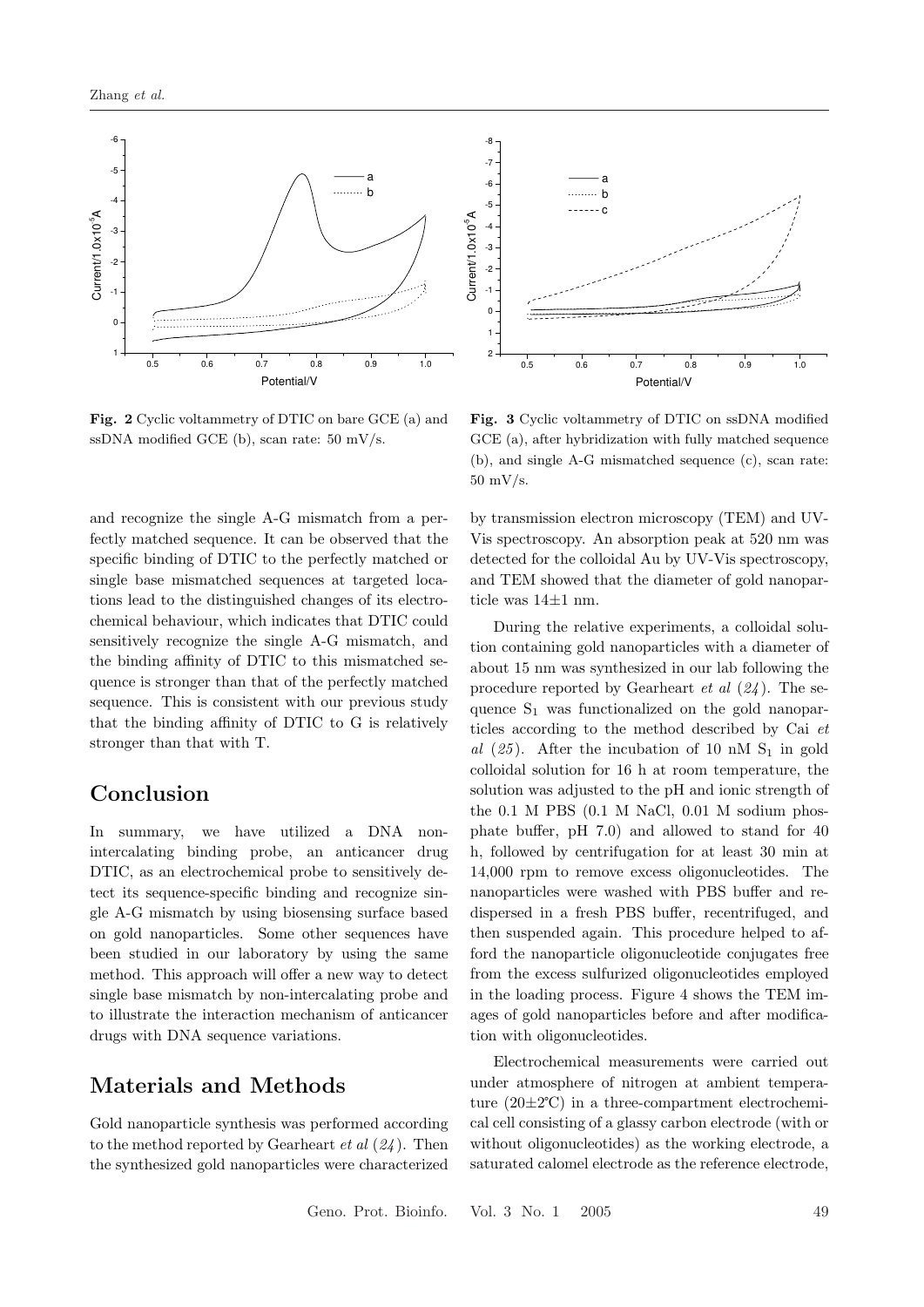

Fig. 4 TEM images of gold nanoparticles (A) and oligonucleotide-modified gold nanoparticles (B).

and a Pt counter electrode. Cell and voltammetric flasks were protected from light by means of aluminum foil to avoid DTIC photodecomposition. Every experiment has been repeated for at least three times, and the repeated experiments gave the identical results.

### Acknowledgements

This work was supported by the National Natural Science Foundation of China (No. 20205001 and No. 60121101).

# References

- 1. Schork, N.J., et al. 2000. Single nucleotide polymorphisms and the future of genetic epidemiology. Clin. Genet. 58: 250-264.
- 2. Boon, E.M., et al. 2000. Mutation detection by electrocatalysis at DNA-modified electrodes. Nat. Biotechnol. 18: 1096-1100.
- 3. Patolsky, F., et al. 2003. Magnetically amplified DNA assays (MADA): sensing of viral DNA and single-base mismatches by using nucleic acid modified magnetic particles. Angew. Chem. Int. Ed. Engl. 42: 2372- 2376.
- 4. Weizmann, Y., et al. 2004. Magneto-mechanical detection of nucleic acids and telomerase activity in cancer cells. J. Am. Chem. Soc. 126: 1073-1080.
- 5. Park, S.J., et al. 2001. Directed assembly of periodic materials from protein and oligonucleotide-modified nanoparticle building blocks. Angew. Chem. Int. Ed. Engl. 40: 2909-2912.
- 6. Park, S.J., et al. 2002. Array-based electrical detection of DNA with nanoparticle probes. Science 295:

1503-1506.

- 7. Hutter, E. and Pileni, M.P. 2003. Detection of DNA hybridization by gold nanoparticle enhanced transmission surface plasmon resonance spectroscopy. J. Phys. Chem. B 107: 6497-6499.
- 8. Kerman, K., et al. 2004. Electrochemical coding of single-nucleotide polymorphisms by monobasemodified gold nanoparticles. Anal. Chem. 76: 1877- 1884.
- 9. Verma, A., et al. 2004. Recognition and stabilization of peptide alpha-helices using templatable nanoparticle receptors. J. Am. Chem. Soc. 126: 10806-10807.
- 10. Lyon, L.A., et al. 1998. Colloidal Au-enhanced surface plasmon resonance immunosensing. Anal. Chem. 70: 5177-5183.
- 11. He, L., et al. 2000. Colloidal Au-enhanced surface plasmon resonance for ultrasensitive detection of DNA hybridization. J. Am. Chem. Soc. 122: 9071-9077.
- 12. Sato, K., et al. 2003. Rapid aggregation of gold nanoparticles induced by non-cross-linking DNA hybridization. J. Am. Chem. Soc. 125: 8102-8103.
- 13. Chen, Y., et al. 2004. Gold and silver nanoparticles functionalized with known numbers of oligonucleotides per particle for DNA detection. Chem. Commun. (Camb.) 24: 2804-2805.
- 14. Caruana, D.J. and Heller, A. 1999. Enzyme-amplified amperometric detection of hybridization and of a single base pair mutation in an 18-base oligonucleotide on a  $7$ - $\mu$ m-diameter microelectrode. J. Am. Chem. Soc. 121: 769-774.
- 15. Marrazza, G., et al. 1999. Disposable DNA electrochemical sensor for hybridization detection. Biosens. Bioelectron. 14: 43-51.
- 16. Paleek, E. and Fojta, M. 2001. Detecting DNA hybridization and damage. Anal. Chem. 73: 74A-83A.
- 17. Ikuta, S., et al. 1987. Dissociation kinetics of 19 base paired oligonucleotide-DNA duplexes containing dif-